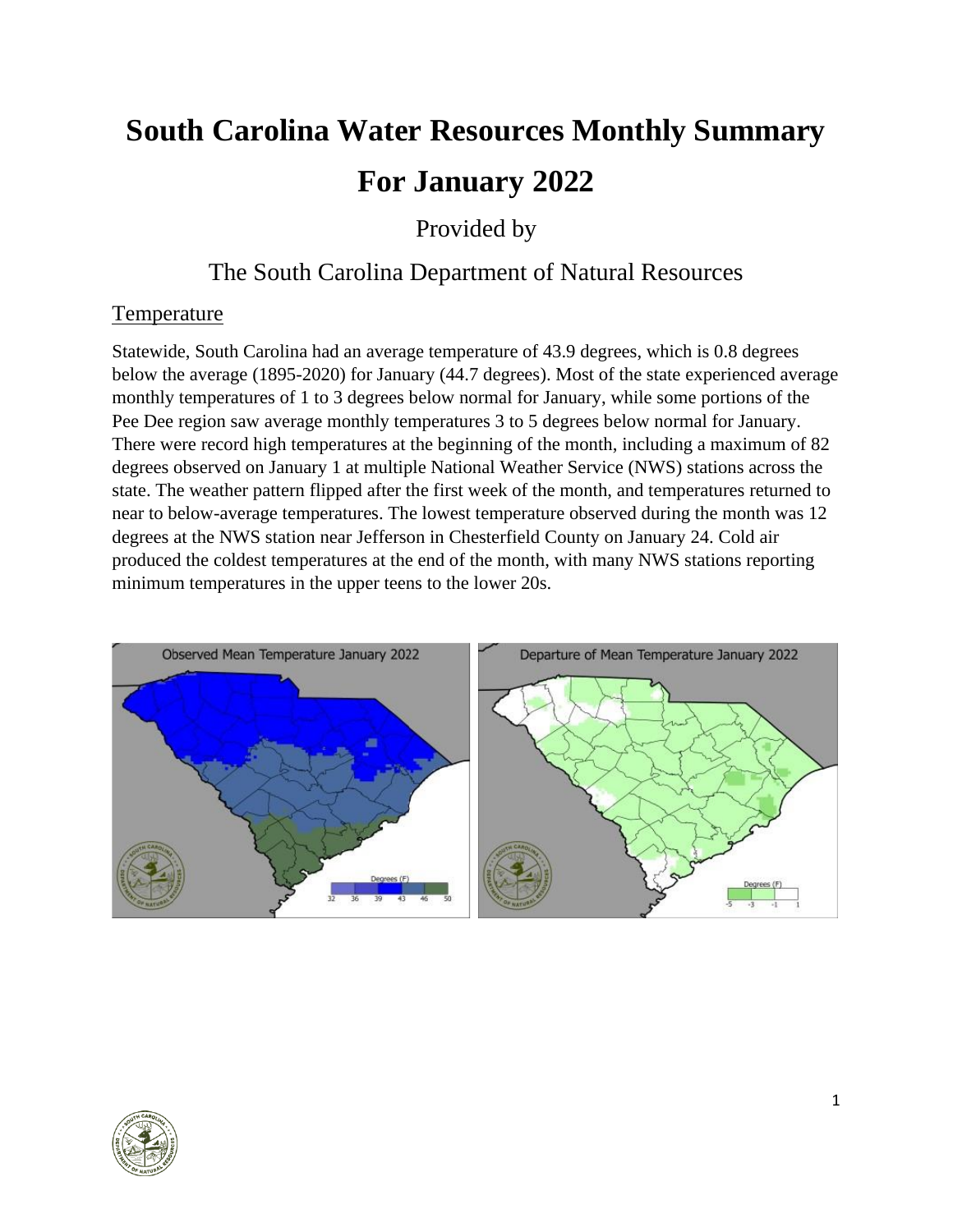#### Precipitation

The preliminary statewide average precipitation for January 2021 was 4.2 inches, which is 0.52 inches above the long-term average for the month (1895-2020) of 3.69 inches. Departure from normal January precipitation varied across the state, with some portions of the state receiving up to 200% of average rainfall and other areas receiving between 50% and 70% of average rainfall for January. Much of the Pee Dee region received above normal rainfall, helping to improve drought conditions. Some coastal portions of Beaufort, Charleston, and Colleton counties received less than 50% of their normal rainfall for January, including one CoCoRaHS observer near Beaufort that only reported 0.93 inches for the month. Also, during the month, three separate winter weather events produced snow accumulations across much of the state. The highest amounts were reported in the Upstate, though areas of the Pee Dee reported between five and seven inches of snow from the multiple events.



\*Precipitation images show observed and percent of normal precipitation for the Water Basins that either flow into or are shared with South Carolina.

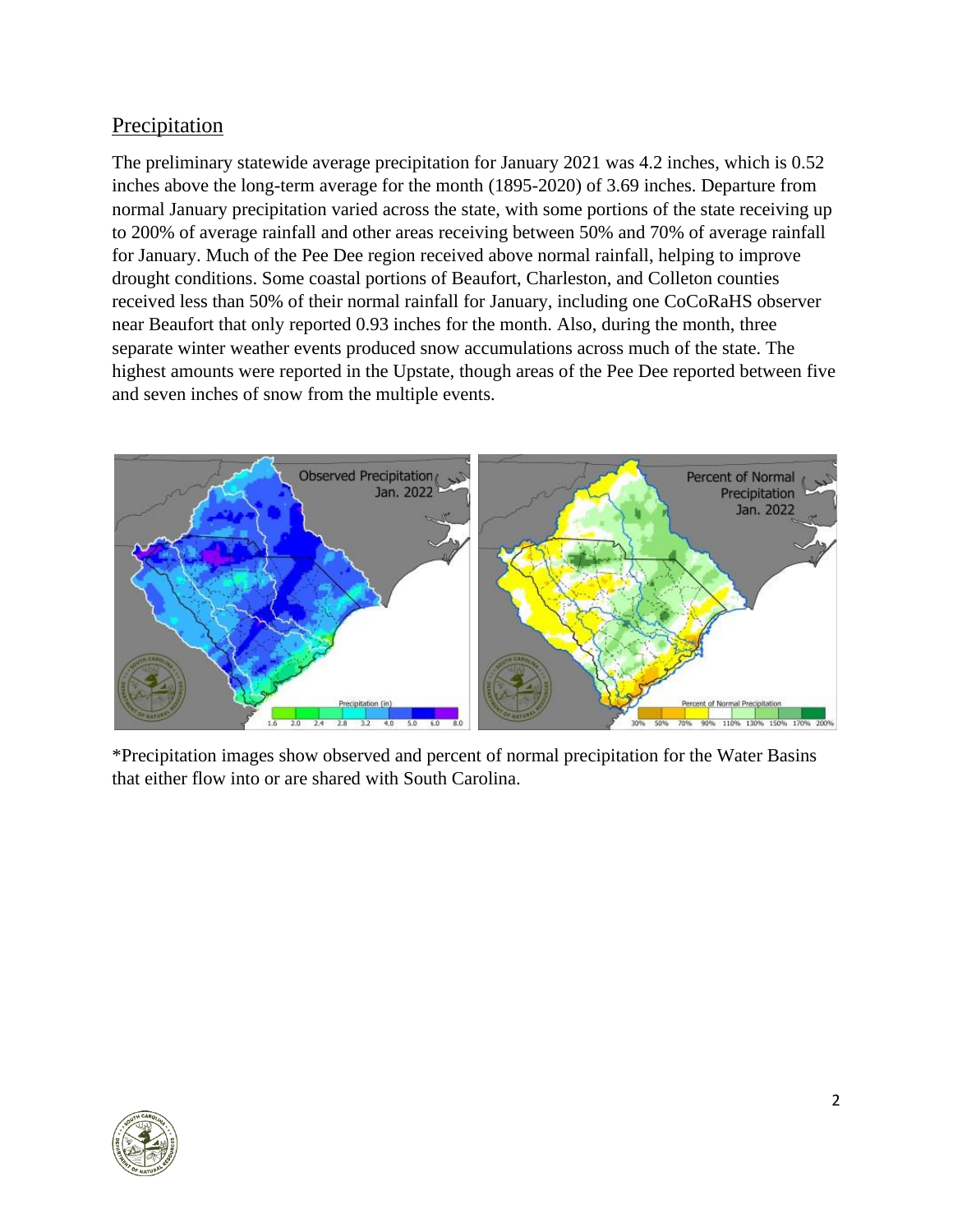# Streamflow

The USGS's monthly streamflow map compares the current monthly average streamflow at each gage for a given month to each gage's historical monthly average streamflows for the same month over the gage's period of record. As observed from the map, a couple of gages in the Pee Dee and the Catawba basin, as well as a gage in the Greenville County show below normal conditions. Rainfall and snowfall received in January have improved streamflows in most of the State, except for the dry areas noted above. Overall, streamflow conditions across the State have observed a gradual improvement from the past month.



| <b>Explanation - Percentile classes</b> |                       |                        |        |                 |                      |      |         |  |  |
|-----------------------------------------|-----------------------|------------------------|--------|-----------------|----------------------|------|---------|--|--|
|                                         |                       |                        |        |                 |                      |      |         |  |  |
| Low                                     | $<$ 10                | $10 - 24$              | 25-75  | 76-90           | > 90                 | High | No Data |  |  |
|                                         | Much belowl<br>normal | <b>Below</b><br>normal | Normal | Above<br>normal | Much above<br>normal |      |         |  |  |

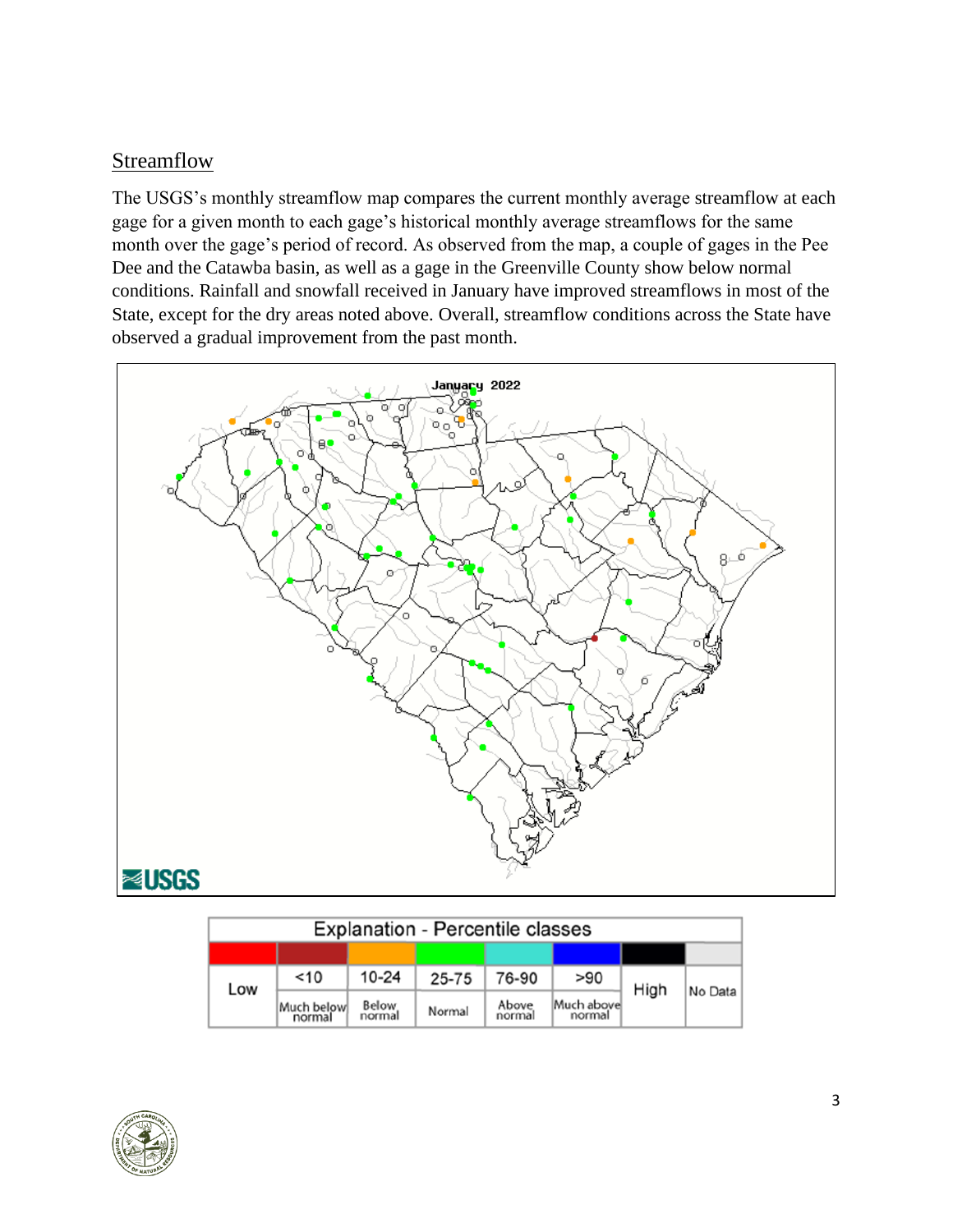#### Reservoirs

The map below shows a surplus or deficit from the guide curves or full-pool elevations for the major reservoirs in the State, based on conditions for January 31st. Five of the ten reservoirs are below their target or full-pool elevation. The guide curve level is lowered for most reservoirs in the winter months in anticipation of higher inflows that typically occur in late winter and early spring. Duke Energy has declared Stage 0 of the Low Inflow Protocol (LIP) for all its lakes in the Catawba Wateree basin. The LIP gets initiated when two of the three triggers (Storage Index, U.S. Drought Monitor, and Streamflow) support Stage 0 or higher status. Although the State received rain and snow in January, the precipitation was not enough to remove the Stage 0 status for these lakes. The U.S. Drought monitor and Streamflow triggers are long term indicators based on more than one month of data and the basin will need more rain events to remove the Stage 0 status. Duke Energy also manages Lake Jocassee and Keowee. However, these lakes are pump storage systems, and their levels fluctuate based on their power generation requirements. As of the end of January, the monthly average lake elevations for five out of ten lakes have dropped from the last month but have been maintained close to their guide curve elevations.



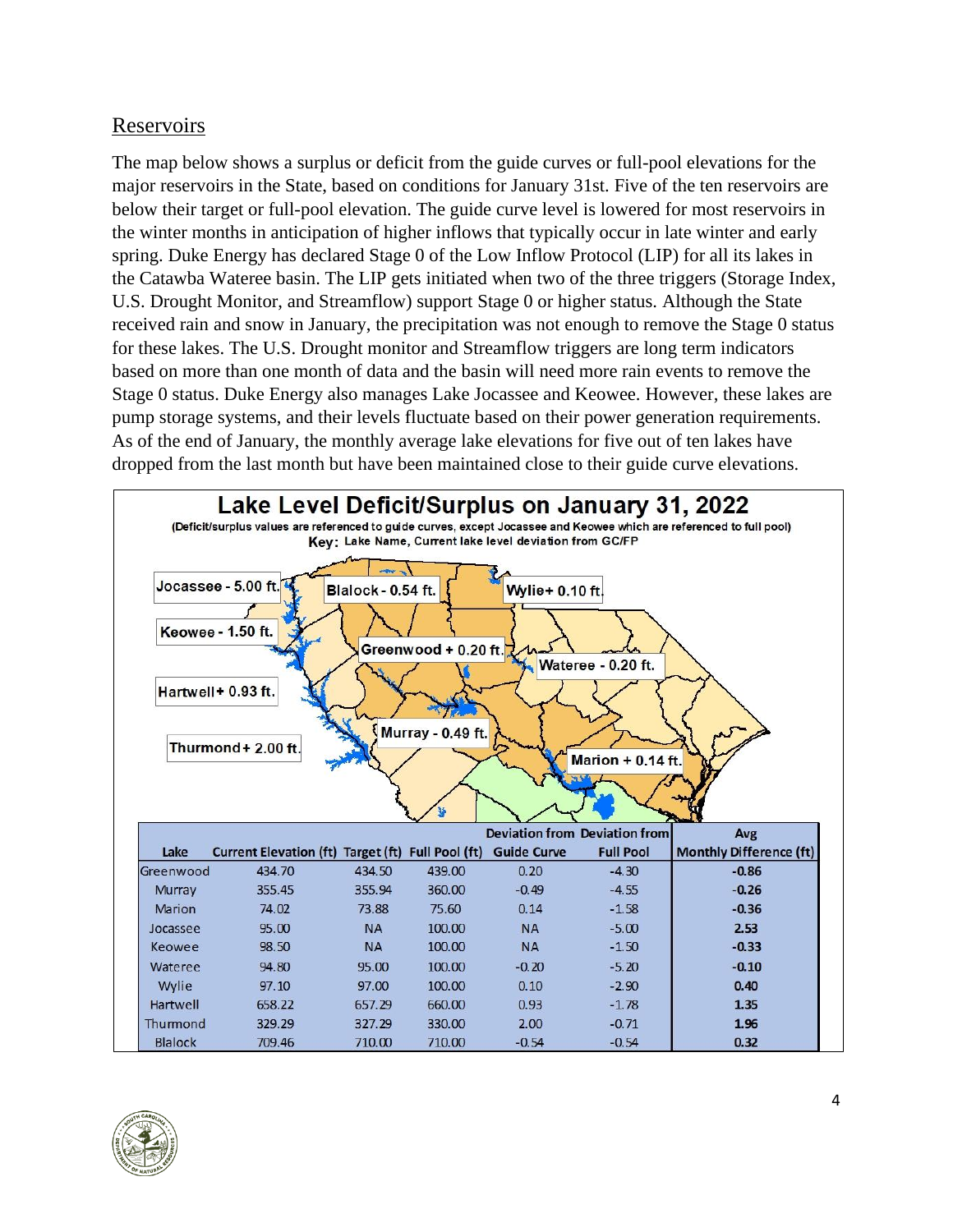# Groundwater

The groundwater conditions map for January is based on the monthly medians for the data collected by the USGS and SCDNR. As noted in the table below, five out of the fourteen wells show a drop in the monthly median levels from December to January. A current drought status for Kershaw-0263 could not be determined, due to a lack of data. Overall, the past winter recharge and the precipitation received in January have helped the groundwater levels maintain their normal and above normal status.



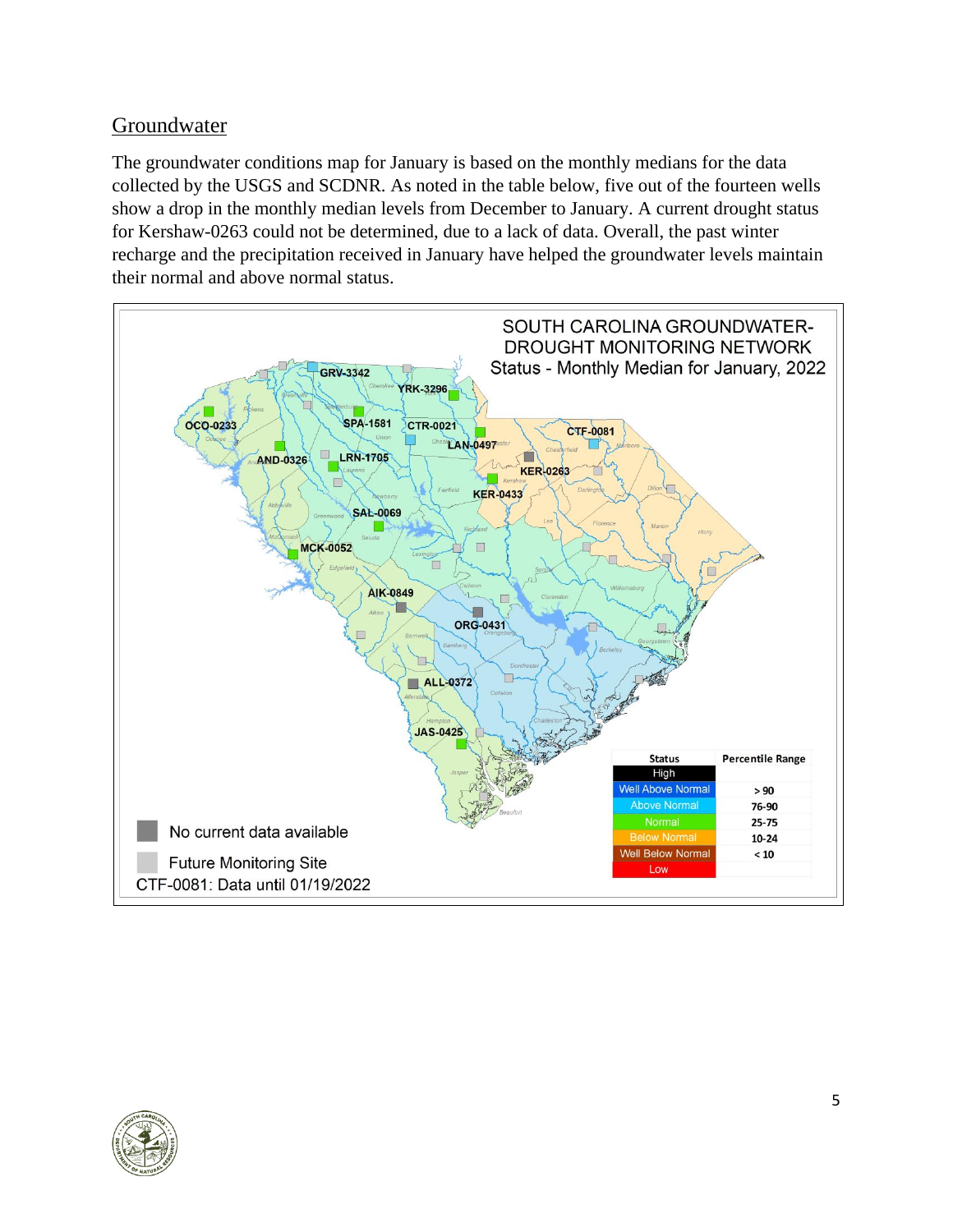# Drought

The first U.S. Drought Monitor (USDM) in January (1/4) had 16.59% of the state in abnormally dry (D0) conditions, 23.75% of the state in moderate drought (D1) conditions, and 7.87% of the state in severe drought (D2) conditions. This map was an improvement from the last map in December (12/28) due to heavy rains that fell over the weekend of New Years, allowing for a reduction of D2 coverage in the eastern half of the state. Below normal temperatures, precipitation, and snow throughout January helped to improve conditions and reduce USDM severity in South Carolina. The third map of the month (1/18) showed full removal of D2 conditions from the state. However, on this map D0 conditions were added to the Lowcountry coast due to below normal rainfall over January, December, and November. By the end of the January, only 6.49 of the state was in D1 conditions, while 28.56% of the state was in D0 conditions.

The South Carolina Drought Response Committee (DRC) did not meet in January. The county level drought classifications from the December 2021 DRC meeting stayed in place through January, with 34 counties in incipient drought status and 12 counties in normal status. The counties that were normal status: Abbeville, Anderson, Beaufort, Charleston, Greenville, Greenwood, Jasper, Laurens, McCormick, Oconee, Pickens, and Spartanburg.